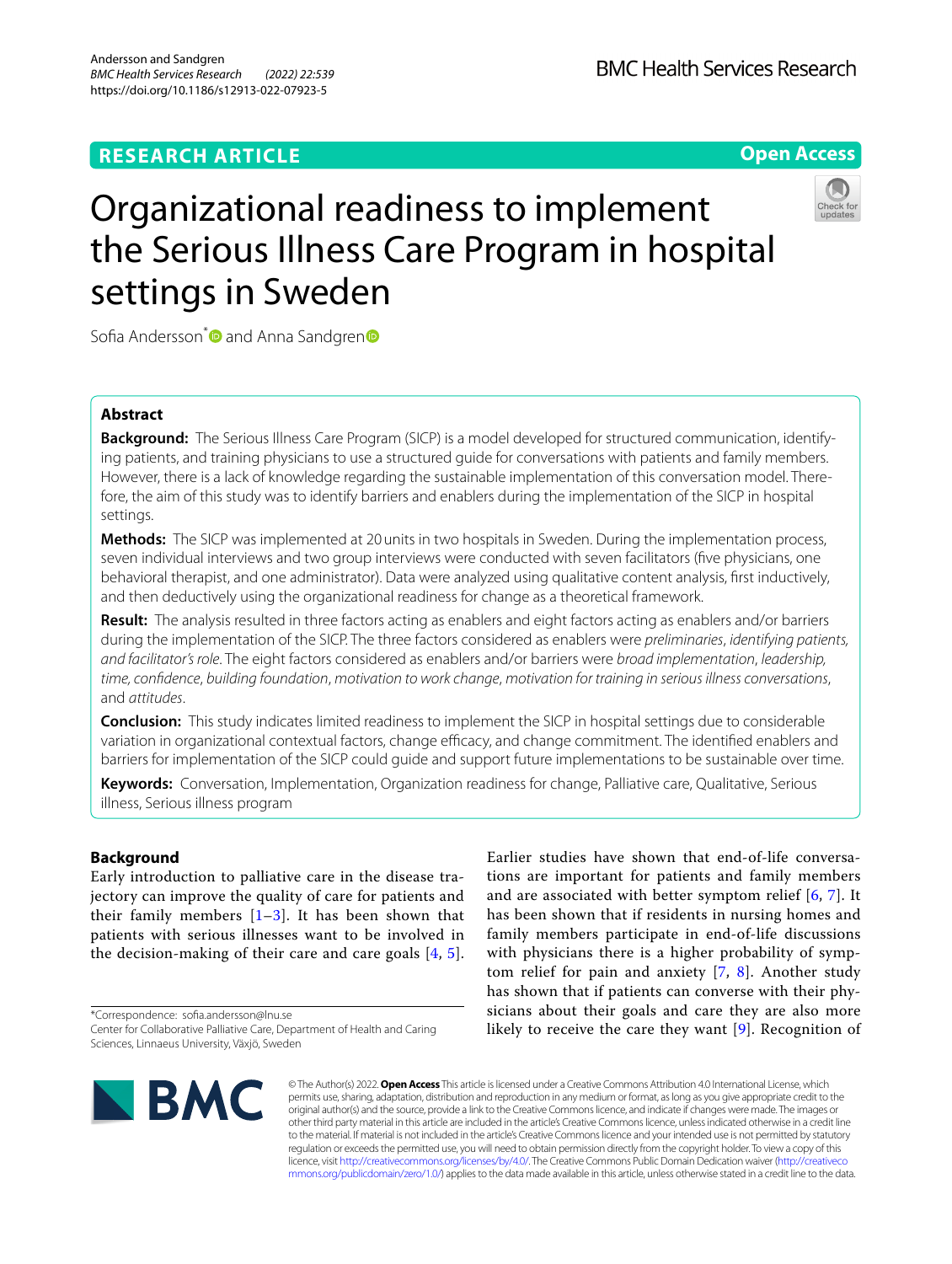patients' perspectives by healthcare providers is valuable for enabling better involvement of patients, however, these conversations are often received too late [[1\]](#page-8-0).

It has been found that physicians report barriers for lack of communication and fear of taking away hope in patients [[10,](#page-8-8) [11\]](#page-8-9). In addition, nurses have reported barriers in communication about end-of-life care and prognosis in patients with heart failure [[12\]](#page-8-10). A review has shown evidence that training in communication skills can improve care as professionals reported selfefficacy, confidence, competence, and communication skills [[13\]](#page-8-11). Another review reported that structured early discussions of serious illness care goals were associated with beneficial outcomes for patients  $[14]$  $[14]$  $[14]$ .

The Serious Illness Care Program (SICP) is a model developed for structured communication, identifying patients, and training physicians to use a structured guide for conversations with patients and family members. The program includes preparing physicians for these conversations, documenting these conversations in medical records, and sharing this information with other care professionals  $[15]$  $[15]$ . The model aims to ofer the patient and family members the opportunity to talk about their situation, goals, and priorities. The model has been used for example in the United States and Great Britain [[16–](#page-8-14)[23](#page-9-0)]. Earlier studies showed that implementation of the SICP resulted in earlier and better documentation. Furthermore, the patients received more detailed information about their illness and were able to talk about their goals and preferences [[24\]](#page-9-1). Geerse et al. [[18\]](#page-8-15) showed that patients initiated conversations about emotional queries more often, but clinicians had difficulty responding to these types of emotional conversations. Further, clinicians were quick to offer positive affirmations and reassured that patients would be kept comfortable. It has also been found that the quality of documented serious illness conversations (SIC) after implementation of the SICP was signifcantly higher than during usual care, with the clinicians and patients more often discussing patients' values and goals and understanding of prognosis and illness [[25\]](#page-9-2). Research on the use of the SICP in palliative care has increased in recent years, with positive outcomes for both patients and family members as well as for health care professionals. However, research on the sustainability of the SICP implementation needs to be further explored. In a Swedish project, the SICP was culturally adjusted and implemented at 20 units in two hospitals, with a focus on specialist physicians, in southern Sweden. This study explores organizational readiness to implement the SICP. The aim was to identify barriers and enablers during the implementation of the SICP in hospital settings.

## **Methods**

In this study a qualitative design was used, and both individual and focus group interviews were conducted. The consolidated criteria for reporting qualitative research (COREQ) were used to report the study [\[26](#page-9-3)].

## **Study setting**

The SICP was implemented in two acute-care hospitals in a region in southern Sweden, serving almost 200,000 inhabitants.

## **Study participants**

The inclusion criteria for this study were persons whose roles were facilitators during the entire implementation of the SICP. The facilitators ( $n = 7$ ) received an information letter about the study from the project leader (AS) and were invited to participate. All seven facilitators accepted and were included: fve physicians, one behavioral therapist, and one administrator; four women and three men.

## **Serious illness care program (SICP)**

The SICP is a multicomponent and structured communication intervention that intends to facilitate conversations with patients with serious illnesses  $[14]$ . The decision to implement the SICP originated from the leaders of the hospitals. The SICP was contextually adapted to the Swedish context, for example through removing questions about living wills or advance directives from the patient preparation document. Instead of 3 hours of training for the physicians, as in the original model, they received 8 hours of training with professional actors. The extended training included how to reply and handle patients' emotional feelings during the conversations. Another adaptation was that the nurses made a followup phone call 2 weeks after the conversation to inquire about the patients' experiences of their conversations with the physicians. This was considered important since this was a new way of working. The serious illness conversation guide was translated into Swedish and adjusted to suit the Swedish context.

The SICP was implemented in 20 units at two hospitals. In total, 106 specialist physicians received one-day training in conversation skills based on the serious illness conversation guide (34 medicine, 20 surgery, 11 pediatric care, 9 ophthalmology, 7 infection, 7 ear nose throat, 6 palliative medicine, 5 anesthesia, 3 oncology, 3 gynecology, 1 orthopedic). During the training day, they practiced together with actors and received coaching from the training leaders. After the training, the facilitators had meetings with the units to discuss how to identify patients who would benefit from SIC. The surprise question of "Would you be surprised if this patient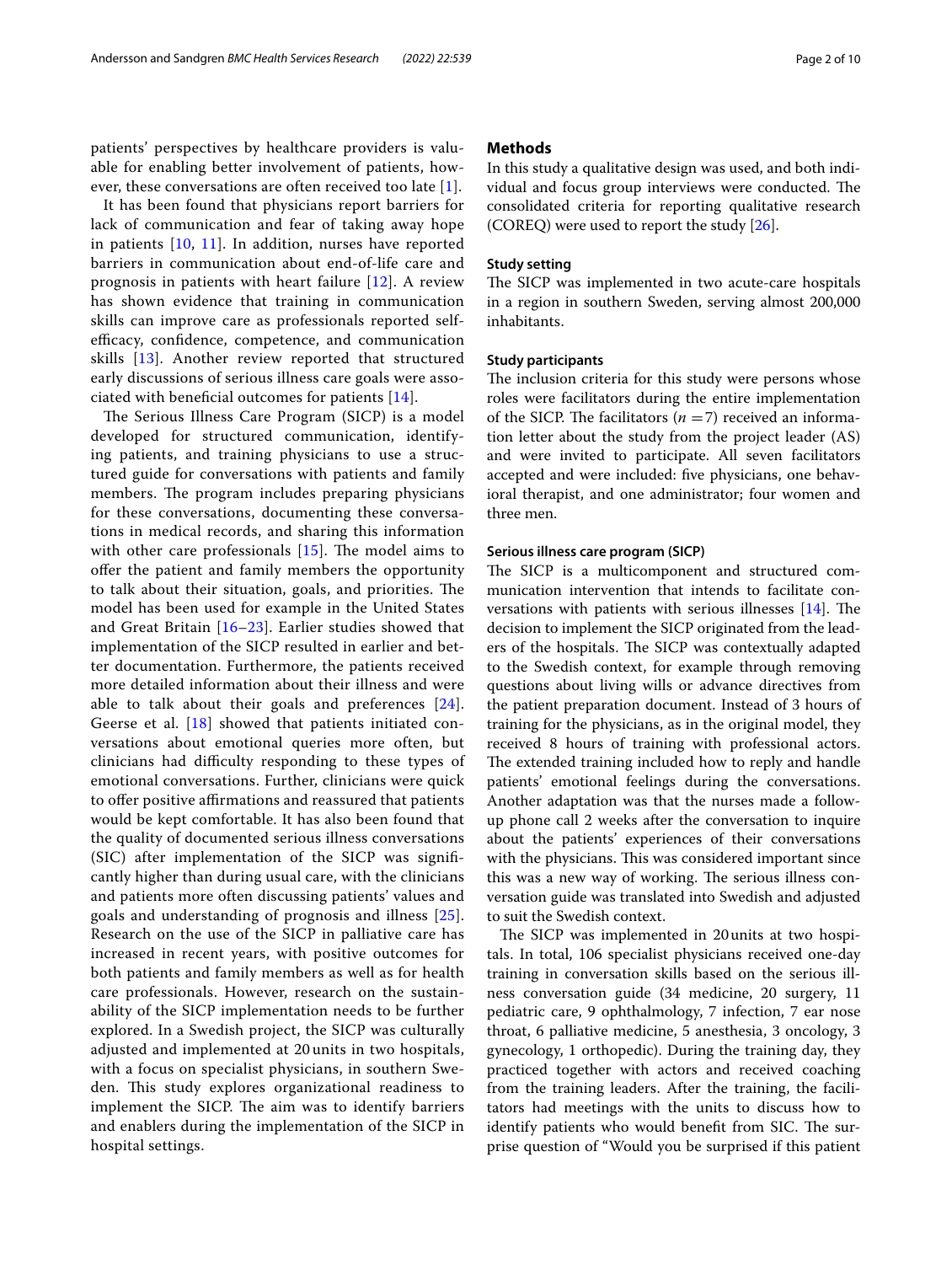died within the next year?" [[27\]](#page-9-4) could be used to identify patients. When patients were identifed, the nurses provided both verbal and written information about the possibility of having an extended conversation with the physician, with a focus on their own goals and priorities. If the patients wanted these conversations, the nurses booked the appointments. During conversations with patients, the physicians used the conversation guide, and conversations were documented in the medical record. After 2 weeks, the nurses phoned the patients and asked them about their experiences with the conversations. During the entire implementation process the facilitators met with the managers and physicians several times to support and remind them to continue with the SIC.

## **Data collection**

During the implementation process, both individual and focus group interviews were conducted with facilitators. Seven individual interviews were conducted in June 2019 (EH and SMJ), one focus group interview in November 2019 (frst author), and one later in May 2020 (frst author). Focus group interviews were conducted to explore the changes and facilitators' experiences of the implementation over time. All interviews were conducted in person except for the last one, which was held on Zoom due to the COVID-19 pandemic. The individual interviews lasted between 20 and 62min, and the focus group interviews lasted 63 and 71min, respectively.

The semi-structured interview guide (Additional file [1](#page-8-16)) included questions about the implementation of the SICP and its different parts. The interviews started with the opening question: "Can you describe how the implementation of serious illness conversations is going?". Then, questions were asked about the benefts and challenges of the new way of working, their view of the managers' and physicians' readiness for change, and their motivation for implementing the SICP.

## **Data analyses**

The analysis was first conducted with an inductive approach using conventional content analysis, according to Hsieh and Shannon  $[28]$  $[28]$ . The authors read all the interviews repeatedly to obtain a sense of the whole. Then, the first author thoroughly read all interviews and highlighted the exact words from the text that appeared to capture key thoughts or concepts on how the SICP was implemented and its process. The authors then discussed key thoughts, approached the text again, and the frst impressions, thoughts, and the frst analysis were written. The process continued with labeling for the codes to produce more refective labels than the keynotes and become the initial coding scheme. After that, the codes were sorted into categories depending on diferences, similarities, and content. During the inductive analysis process, the data were frst analyzed with a time perspective, but no clear differences were found. Therefore, we decided to consider the data as one data set in the continuation of the analysis. During every step of the analysis process the authors held meetings and discussed codes and categories until consensus was reached.

In the next step, a deductive approach was used with organizational readiness for change (ORC) as a theoretical framework to analyze the data. ORC includes *contextual factors*, *change efficacy*, and *change commitment* and is not only a multilevel construct but also a multi-faceted one. Specifically, organizational readiness refers to the organizational members' commitment to change and change efficacy in implementing organizational change [\[29\]](#page-9-6).

*Contextual factors* include the organization's preparedness and readiness. Leadership is also important for members' willingness and ability to make changes. The contextual conditions could increase or decrease the change valence associated with a specifc organizational change, depending on whether the change efort fts or conficts with cultural values. Organizational policies, procedures, resource availability, or earlier experiences can positively or negatively afect organizational members' appraisals. *Change efficacy* means that the participants believe in their capacity to make a change. Change efficacy is higher when people share a sense of confidence that they can collectively implement a complex organizational change. *Change commitment* means that the more members value the change, the more they will want to implement the change, or the more resolve they will feel to engage in the courses of action involved in change implementation [\[29](#page-9-6)].

In this step, the categories from the frst analysis were compared and sorted in contrast to the three constructs of the ORC. Pattern matching was performed using the three components of the ORC theory and matching them with categories. In this step, the authors held several meetings, discussing the diferent categories in relation to the three constructs until consensus was reached.

## **Ethical considerations**

Ethical approval was obtained from the Swedish Ethical Review Authority (reference number: 2018/540–31). Permission to conduct the study was obtained from the heads of the hospitals. Written and verbal information was provided to all participants along with the information that participation was voluntary and that the participants could withdraw without giving any explanation. Written informed consent was obtained from all participants.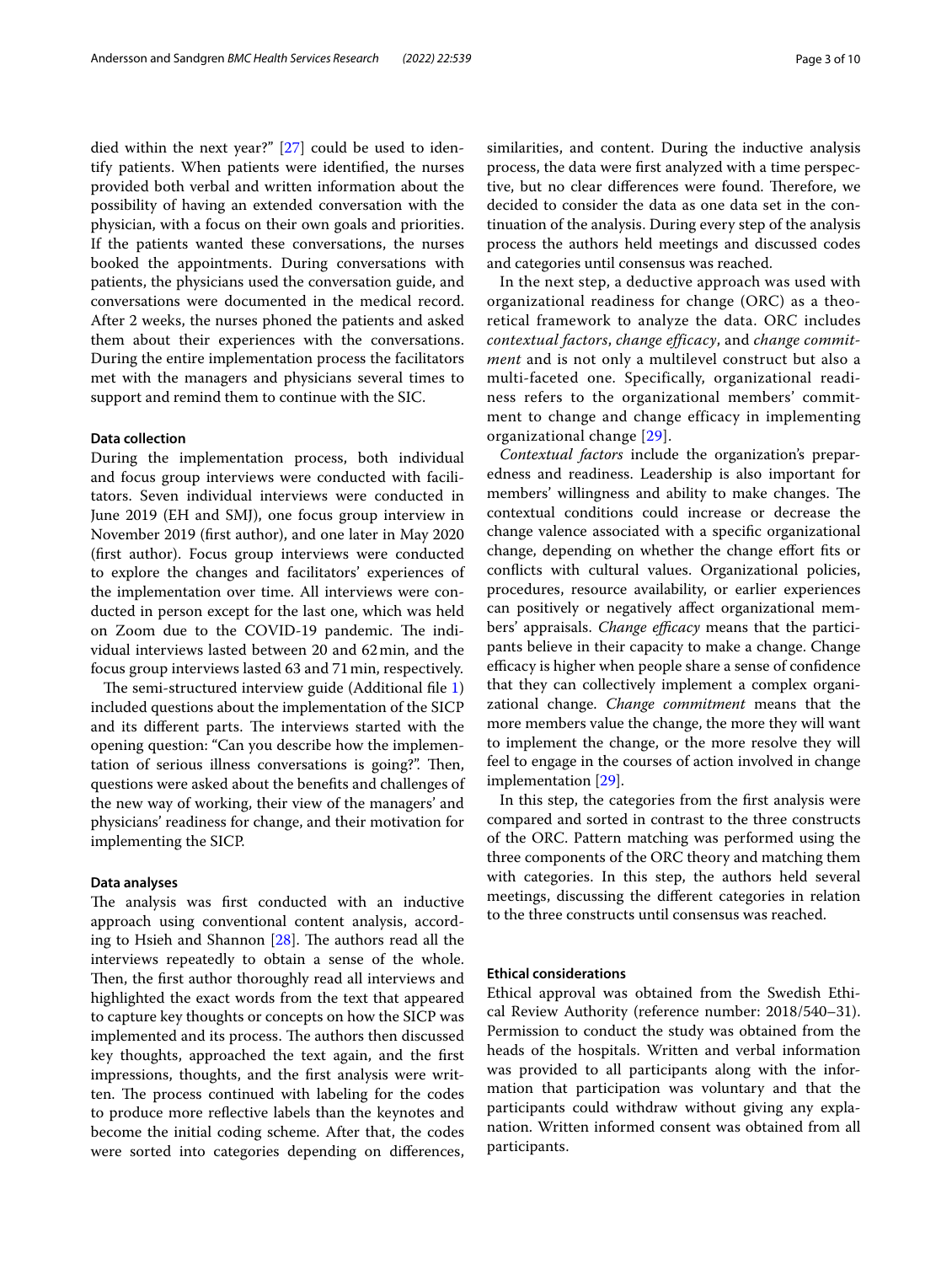## **Results**

The analysis resulted in three factors (i.e., sub-categories) acting as enablers (E) and eight factors acting as enablers and/or barriers (E/B) during the implementation of the SICP (Table [1](#page-3-0)). Quotes illustrate fndings from individual interviews (I1-I7) and focus group interviews (FG1, FG2).

## **Contextual factors**

Contextual factors include *preliminaries* (E), *broad implementation* (E/B), *leadership* (E/B), and *time* (E/B).

Before implementation began, *preliminaries* were made. Preliminaries means preparation before the start of the SICP, such as prepared guides, planning, and a pilot project. This was regarded as an enabler and included, for example, writing project plans and planning for how and when different steps could be started. The different documents and guides were translated into Swedish with a cross-cultural adaptation into the Swedish context (not scientifcally done). A group of patients and family members were involved in the planning and translation of guidelines, which was described as an important aspect by the facilitators. In the Swedish-adjusted model, it was decided that nurses should ask the patients if they wanted a conversation with a physician and then phone them 2 weeks after the conversation to ask how they were doing and about their experience of the conversation. During the *preliminaries*, a pilot study was conducted in 4 units and received good evaluations; however, it was not scientifcally evaluated. Adaptations were made in the conversation guide to be used in conversations with patients with loss of function. Facilitators described that the *preliminaries* took time and resources.

*A: A key factor was that we had a group of patients and family members from the beginning, which looked at the documents that were allowed to express their views of the phrasing that we have used, and giving us suggestions. (FG1)*

The *broad implementation* was described as an enabler because it created possibilities to include several units at the two hospitals simultaneously and allowed the specialist physicians at the units to receive training at the same time. However, the *broad implementation* was also seen as a barrier because it was difficult for the facilitators to focus and support the units simultaneously due to lack of resources. The fact that the units cared for patients with

<span id="page-3-0"></span>**Table 1** Overview of the categories/constructs in ORC, the subcategories/factors, and their explanations

| Category in ORC/ Construct Subcategory/Factor |                                      | <b>Explanation</b>                                                                                                                                                                                                                                                                                                                   |
|-----------------------------------------------|--------------------------------------|--------------------------------------------------------------------------------------------------------------------------------------------------------------------------------------------------------------------------------------------------------------------------------------------------------------------------------------|
| Contextual factors                            | Preliminaries (E)                    | The preliminaries are described as an enabler and include meetings with various<br>regional representatives, adjustments of the SICP into the Swedish context, and a<br>pilot study.                                                                                                                                                 |
|                                               | Broad Implementation (E/B)           | Broad implementation is described both as an enabler and a barrier and is related<br>to introducing the SICP in several units at the same time. Facilitators were unable<br>to maintain omnipresence for every unit.                                                                                                                 |
|                                               | Leadership (E/B)                     | Leadership is described both as an enabler and a barrier. It was an important<br>part in the implementation process and to create possibilities for the initiation of<br>implementation. If the manager does not encourage the physicians, it is described<br>as a barrier.                                                          |
|                                               | Time (E/B)                           | Time is described as both an enabler and barrier. It could be timesaving as well as<br>time consuming.                                                                                                                                                                                                                               |
|                                               | Confidence (E/B)                     | Confidence and/or lack of confidence is also described as an enabler and a barrier<br>for the physicians. Physicians seem to have more confidence to have these con-<br>versations after the training, A barrier was that the physicians sometimes seemed<br>unconfident, uncomfortable, and afraid to take away the patients' hope. |
| Change efficacy                               | Building foundation (E/B)            | The building foundation is both an enabler and a barrier. This is done in several<br>steps over time. Facilitators held several meetings with managers, but there was a<br>lack of resources to support all units.                                                                                                                   |
|                                               | Identification (E)                   | Identification of patients in need of SIC is described as an enabler for the imple-<br>mentation process. It is a key issue for implementation.                                                                                                                                                                                      |
|                                               | Motivation for work of change (E/B)  | Motivation for work of change is described as both an enabler and a barrier. Moti-<br>vation to implement the SICP.                                                                                                                                                                                                                  |
| Change commitment                             | Motivation for training in SIC (E/B) | Motivation to undergo education about SIC was described as both an enabler and<br>a barrier.                                                                                                                                                                                                                                         |
|                                               | Attitudes (E/B)                      | Physicians' attitudes and their own capabilities in SIC are described as both an<br>enabler and a barrier.                                                                                                                                                                                                                           |
|                                               | Facilitator's role (E)               | Facilitator's role is to support the units and was described as an important enabler<br>to make the implementation possible.                                                                                                                                                                                                         |

*ORC* The organizational readiness for change; *E* enablers, *E/B* enablers and/or barriers, *SICP* Serious Illness Care Program, *SIC* Serious Illness Conversation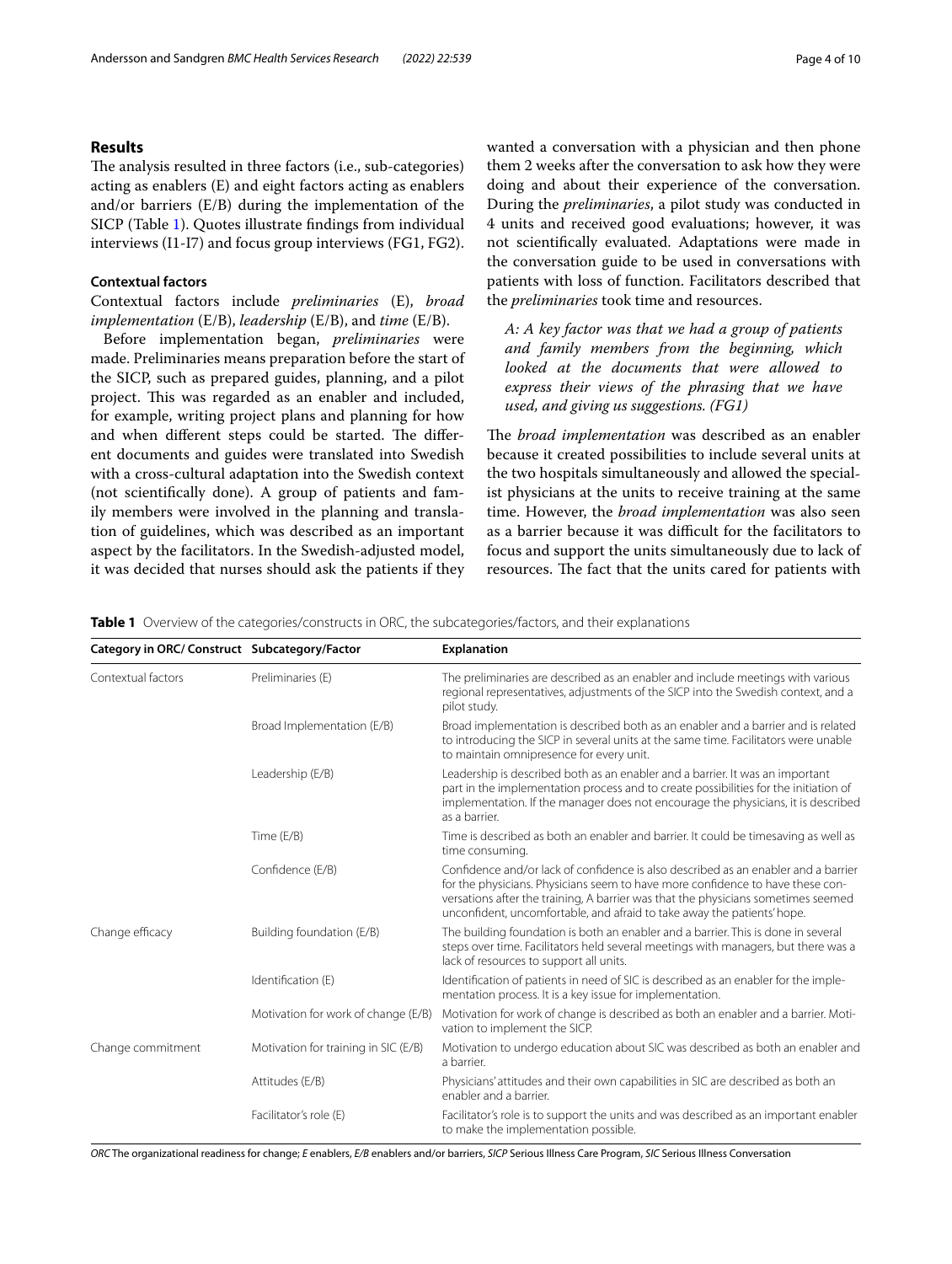diferent diagnoses and prognoses was considered as a barrier for the implementation, since the implementation strategies needed to be adjusted to suit the diferent contexts, which was challenging.

*"All 20 units had diferent needs, and diferent patient groups; therefore one must modify the model to adapt for their diferent needs" (I1)*

Clear *leadership* was an enabler and an essential factor. Most managers were positive towards the implementation. If the manager had an active *leadership style*, implementation was considered more successful. The managers needed to take more explicit *leadership* roles and describe how they could create possibilities for implementation. Some managers lacked this commitment and did not understand their role in the implementation, so managers needed to be more involved with explicit responsibilities. Suggestions for future implementations were to use a checklist or a contract with managers before the implementation started.

*A: Tat is a point of improvement that we should have focused on even more, especially explicit in what we expect from the manager, now it is yours, meaning our role is this and your role is that, and we cannot perform our role if you do not perform yours. I think that we could have been much clearer and almost such that they should sign some form of contract or something similar. We will be glad to educate your coworkers under these circumstances. (FG1)*

*Time* was described as both an enabler and a barrier. The implementation could save *time* for both the physicians and the organization because both the patients and the family members received the same information at the same time. However, *time* was described as the most signifcant barrier for implementation, even for physicians who prioritized these conversations. The SIC could be an extra conversation for the physicians in their already overbooked day, and then the physicians did not have *time* for regular return visits. The facilitators also described that supporting all the units was time consuming and that they lacked the time to do so.

*I think that is the biggest challenge in a pretty hardpressed organization, there is no space in the system, we have too little time for physicians, and there is a lack of specialists (I6).*

## **Change efficacy**

Change efficacy includes *confidence* (E/B), *building foundation* (E/B), and *identifcation* (E).

Facilitators considered that the implementation of the SICP gave the physicians more *confdence* to have conversations with patients and to meet patients' reactions. They also mentioned that the physicians seemed to have more self-efficacy in their ability to have this conversation after the training, through learning new skills and communication tools. If the physicians were prepared, they could feel more self-efficacy in meeting ambivalent patients, and they could provide comfort. However, a barrier was that the physicians sometimes seemed unconfdent and uncomfortable, and they were afraid that the patients would feel hurt by the conversations or that it would take away the patients' hope. Another barrier was that some physicians were unconfdent and *uncomfortable* because they did not have any training for these kinds of conversations. There were also some misunderstandings about feeling forced to talk about prognosis during the conversations, instead of offering a discussion about prognosis to the patients.

"The thing is that knowledge is always good to have *and one becomes safe in one's work with having these difcult conversations when one gets tools" (I5)*

"Then we take away the hope," that has been said *several times. "Should we really talk about prognosis? Should we start this conversation? Are we doing good?" (I1)*

During *the building foundation*, the facilitators held several meetings with managers. If the managers were engaged and saw the need for change and the need for increased competence, it was considered an enabler for implementation in that unit. However, *the building foundation* in several units was also considered as a barrier because of the lack of resources to support all the units, and because the units were different. The facilitators, therefore, decided that they needed to focus on the units in which the managers were more involved and motivated. Some managers were satisfed that the physicians had received the training and it was regarded as "good enough". This could be seen as a barrier to implementing the entire model and changing the working method.

*"In retrospect, it is not enough with one information meeting, rather it would be necessary to repeat this several times since they could have had some sort of home assignment to see what needs we actually have and what amount of time we are prepared to set aside for this" (FG2)*

*Identifying* patients in need of SIC was an enabler and an essential factor in the implementation process. Ongoing care becomes easier when the patients have been *identifed* and they are ofered conversations so that their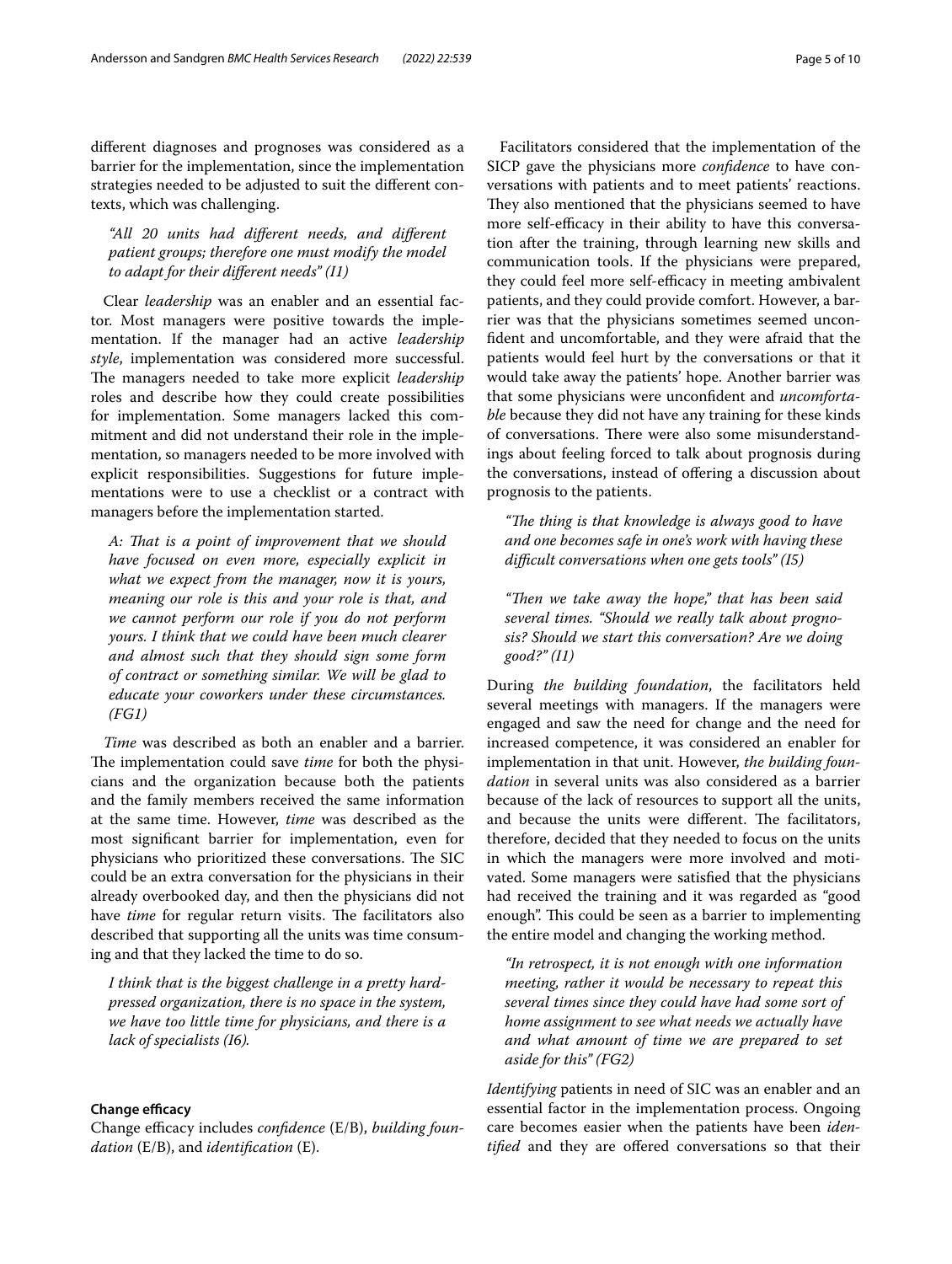wishes are known. When *identifying* the patients, the "surprise question" could be used. However, when nurses and physicians did not agree with the patients' prognosis it could be difficult to *identify* the "right" patients. The nurses were described as key persons in the *identifcation* process because they often had more contact with the patients and knew their current situation.

*"In some way, it is one of the key factors in the care fow, to ensure a care-specifc fow of activities you must recognize the patient." (I2)*

## **Change commitment**

Change commitment includes *motivation to work change* (E/B), *motivation for training in* SIC (E/B), *attitudes* (E/B), and *facilitators´ roles* (E).

The facilitators described that the *motivation for work change* within the unit was an important factor for the success of the change. Facilitators met both physicians who were motivated and not motivated to change. The facilitators had the impression that the nurses were sometimes more motivated than the physicians. An important factor that increased their motivation was their frst SIC. Using good examples from units that have started to use these conversations increased the motivation of those who had not yet started. It was important that the physicians had the possibility to infuence which time of the day the conversations were booked. If physicians were motivated, the implementation turned out to be more sustainable. If the physicians at one unit showed low motivation, the facilitators decided to return to this unit later and instead focused their mentoring on physicians with higher motivation. This decision was made due to the lack of time and resources for the facilitators.

*1: "And then where should their motivation come from to try to start working in a new way, that we think is so important*

*2: Yes, exactly*

1: They might understand the need for it, but it *is drowned out by the workday's usual activities, among other things" (FG1)*

If the physicians were *motivated to the training day*, it was more common for the implementation to be successful. If all physicians at one unit participated in the same training day and that they had already scheduled a SIC with a patient after the training day, it increased the motivation for the training day. The facilitators described that some physicians were not *motivated* and were not informed about why they had to participate. Some physicians seemed nervous, and they were not prepared for what was going to happen on the training day. A barrier was that it was uncomfortable to stand in front of colleagues, and it was not voluntary for the physicians to attend the training day. Another obstacle that emerged was that several physicians had limited communication skills. There was also a difference between training on how to conduct these conversations and then actually conducting them in practice. Another barrier for implementation was that only specialist physicians were involved, who seemed less *motivated for training* compared to the younger physicians.

*"Yes, (training-) days are totally diferent depending on if the participants have already understood what it is about and accepted the model. Because then they come to the training day and want to test it, see how it works, and they get to practice the conversation method" (I7).*

The facilitators believed that there was a positive *attitude* among some physicians, which was favorable for the implementation. Younger physicians and nurses were described as having a more positive *attitude* toward new ways of working, while other physicians were more ambivalent about who they thought should hold the SIC. Some physicians had positive attitudes towards the SICP since they saw it as a possibility to integrate palliative care into regular care at an early stage in the patient's disease trajectory. However, it also appeared that some physicians had a negative *attitude* toward the implementation; they did not see that the patients needed SIC.

*Some of them were uninterested. Some have raised questions, sometimes being almost aggressive. Then again, some of them have been really kind, asking more questions. "What do you think about this?"*  They are interested in the research results... and *some have outright said: 'This is exactly what is needed right here' (I2)*

The *facilitators' role* was important for the change of work, especially at the beginning of the implementation. To provide the right support based on the unit's needs, the facilitators needed an understanding and closeness to each unit. In the beginning, there were mentors to coach the physicians, but since only a few SICs were held this specifc support was ended. *Facilitators' roles* require continuity. At the start of the implementation the facilitators held regular meetings with the physicians and nurses, but later they sent reminders through email. Being a facilitator was considered challenging, and they described a lack of resources and that it had taken a lot of energy. However, they helped and supported each other. They would have needed more persons for the *facilitator's role* due to the broad implementation. The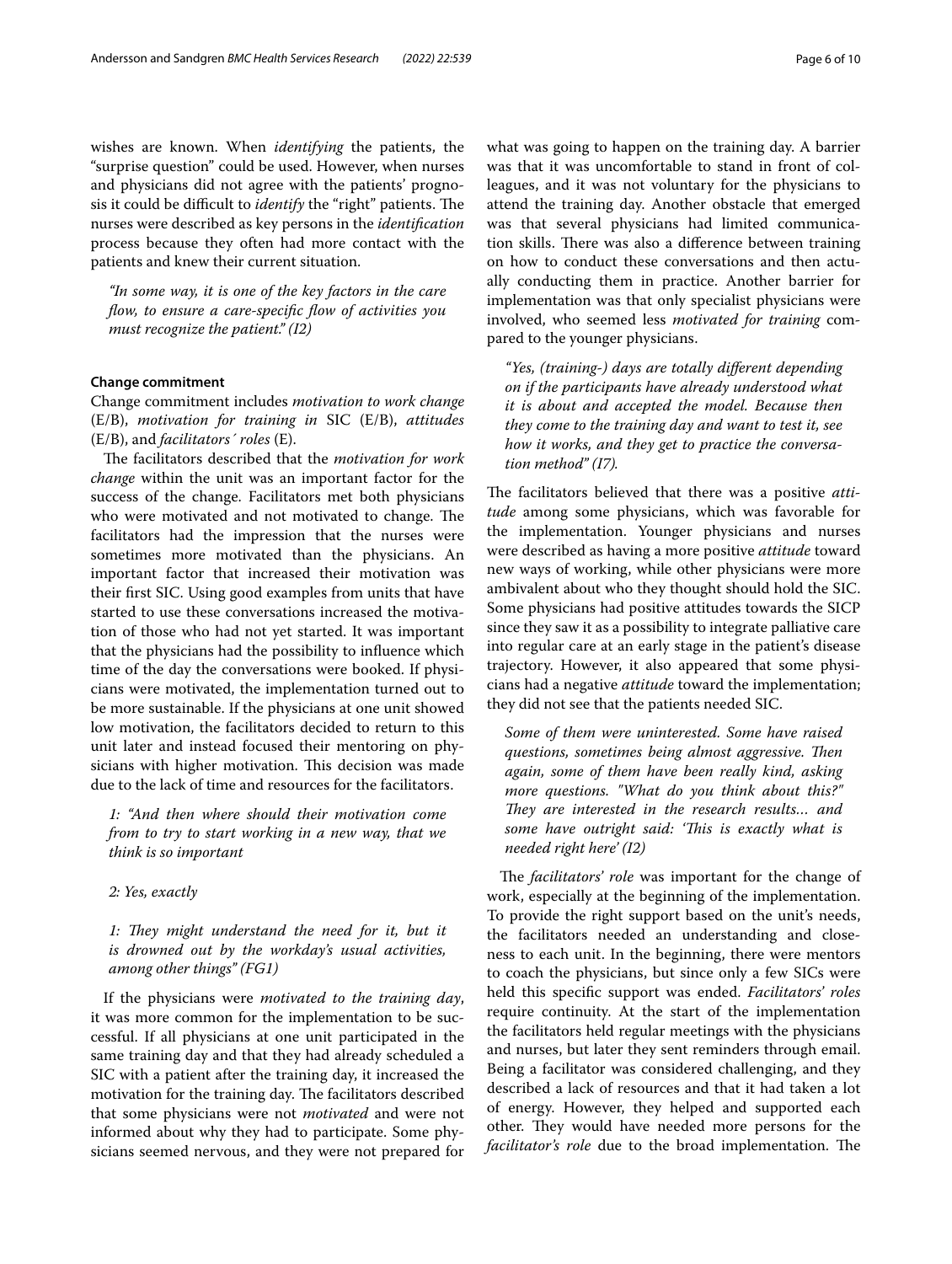COVID-19 pandemic and its impact on healthcare made the *role of the facilitators* more challenging. To make the implementation sustainable, there needs to be adequate resources since it takes time to change the working way and the professionals' attitudes.

*2: "And that we should, like, have a larger set of people that work with the implementation.*

*1: that we should be more*

*2: yes, and a more clear structure of what we should do.*

*1: and not attempt to do it along everything else that we do?*

*2: No, precisely… we already knew all that but then one jumped into it." (FG1)*

## **Discussion**

This study aimed to explore organizational readiness to implement the SICP in hospital settings from the perspective of facilitators. When using ORC with its three overarching categories as a theoretical framework [[29\]](#page-9-6) in our analysis, we identifed 11 diferent factors, of which three acted as enablers and eight acted as both enablers and barriers during the implementation of the SICP.

Preliminaries, identifcation of patients, and the facilitator's role were factors which acted as enablers for the implementation. The preliminaries were all important, but especially in the pilot study, which was conducted before starting the broader implementation. The role of pilot studies has been shown in an earlier study by Pasricha et al. [[30\]](#page-9-7), who found that it relieved the providers' anxiety and enhanced their professional satisfaction.

Our results showed that although identifying the "right" patients for SIC was very important, it was difficult at the same time. Although the World Health Organization's defnition of palliative care includes patients and family members who live with a life-threatening illness [[3\]](#page-8-1), the diferent perceptions of which patients have palliative care needs were found to be challenging in our study. This issue has been described earlier as a blurred conceptual understanding of palliative care [\[31](#page-9-8)], which creates challenges in identifying patients [\[17,](#page-8-17) [20](#page-9-9)]. In our study as well as in other studies, the surprise question of "Would you be surprised if this patient died in the next 12 months?" has been used to identify patients who need SIC [\[17](#page-8-17), [20](#page-9-9), [32\]](#page-9-10). Our study shows that diferent diagnoses, such as cancer and heart failure, could make it more challenging to identify patients in need of SIC. This was also shown in another study [[33\]](#page-9-11), in which they found that by using the surprise question, only six of 23 patients were identified. They also found issues with the feasibility of diferent prognoses and situations [\[33](#page-9-11)]. Further research is needed to evaluate if the surprise question identifes patients with specifc diagnoses for SIC better than others.

However, several diferent ways to identify patients for SICP beyond the surprise question have been used, such as registries or algorithms and disease-specifc criteria [\[17](#page-8-17)]. Another method for identifcation could be the use of clinical tools. The Supportive and Palliative Care Indicators Tool (SPICT) has been developed and evaluated to identify patients who are at risk of deterioration. When using SPICT, it gives patients the opportunity to talk about their health and what matters to them. The use of SPICT has also been shown to provide patients with a better quality of life and to involve family members [[34\]](#page-9-12). SPICT has been translated into Swedish with a cross-cultural adaptation, and it has been shown to be well designed with all the indicators for palliative care [[35\]](#page-9-13). Therefore, the SPICT instrument may be a better instrument for identifying patients with serious illnesses. Research is needed to evaluate whether SPICT can be an option for the identifcation of patients with serious illness.

The facilitator's role, with ongoing coaching, was an important factor for successful implementation. Alexander Cole et al. [[36\]](#page-9-14) described that the virtual coaching of physicians who had already received communication skills training in SIC resulted in an increase in documented SIC. The results also showed that it was an opportunity to refect on the usefulness of prior skills training, electronic health documentation, sharing experiences and receiving expert support from palliative care coaches [[36](#page-9-14)]. Williams et al. [[37\]](#page-9-15) indicated that a key factor for identifying challenges and solutions is having structured stakeholder feedback mechanisms [\[37](#page-9-15)]. Another study reported that organizational changes were more likely to be successful if health care professionals have the opportunity to infuence the change, are prepared for the change, and recognize the value of the change  $[38]$  $[38]$ . The same result was observed by Nilsen et al. [\[39](#page-9-17)], but also a passive and active resistance to change. Another study that implemented knowledgebased palliative care in nursing homes showed that if the care professional was involved in the process and that the changes were well grounded, it was favorable for imple-mentation [[40](#page-9-18)]. Feedback from facilitators to care professionals about how the implementation functions seems essential for sustainability and successful implementation. In our study, the facilitators played an important role in supporting and coaching professionals during the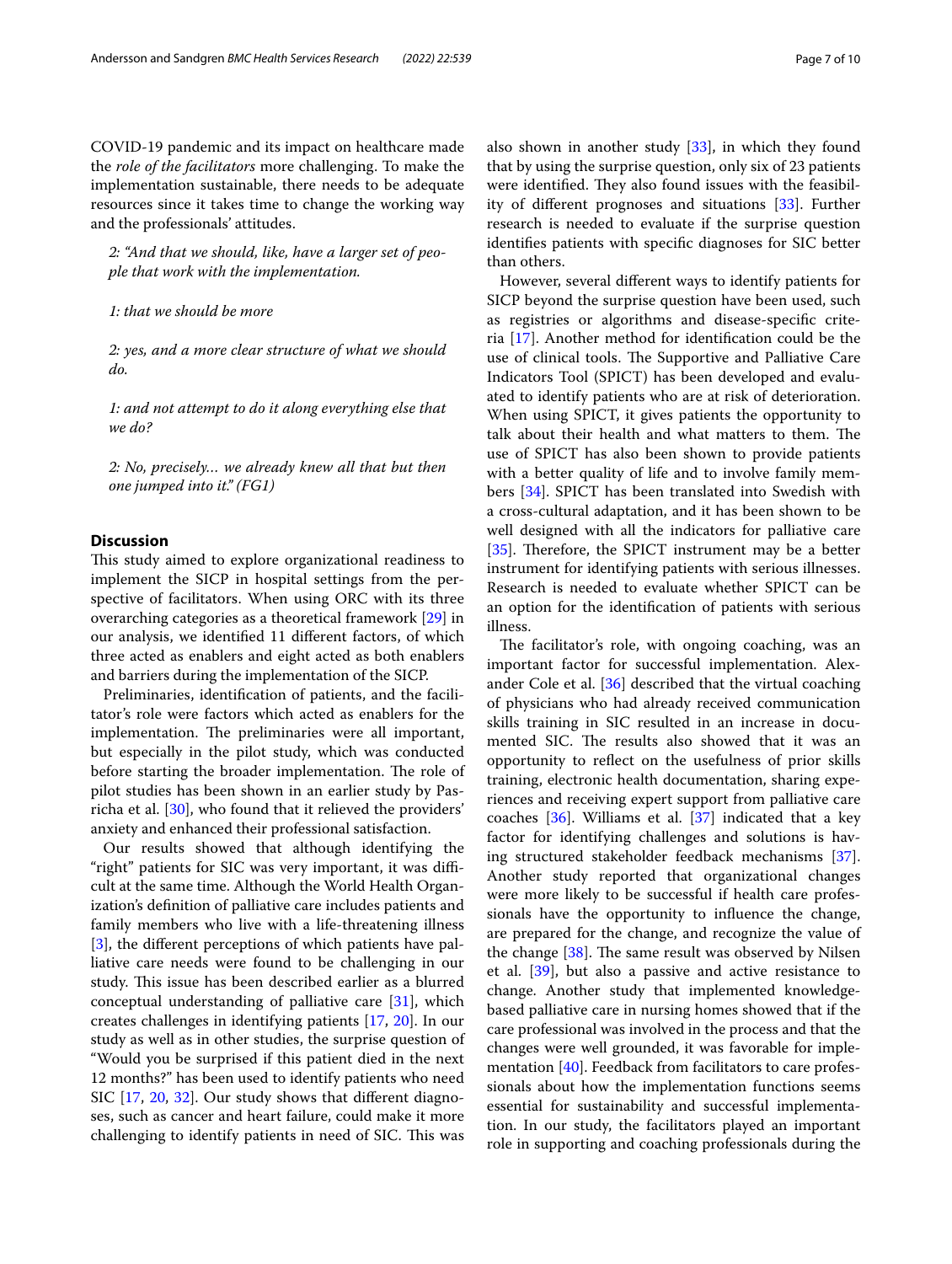implementation. A key factor was that the facilitators had knowledge about the context and were nearby to meet

the physicians and to remind them. Furthermore, we identifed eight factors that acted as enablers and/or barriers for the implementation of the SICP in hospital settings. One barrier for implementation was the physicians' fear of taking away patients' hope when talking about what might happen. However, a recent study showed that patients felt SIC helped them to refect on their prognosis and goals of care, and did not decrease their hope or provoke anxiety [[41](#page-9-19)]. Another study described that the conversations were useful, and although they did not fnd any diferences in patients' experiences of peacefulness or hopefulness, they found that the patients experienced better planning for future care with a focus on their personal priorities [[22](#page-9-20)]. Patients have also reported that they increased their relationship with their physician, and almost half of the residents reported increased hopefulness [\[42\]](#page-9-21). Family members want to discuss prognosis with the physicians [\[43](#page-9-22)]. Family members have described that their understanding of their loved ones in critical care settings improved, and that it created a sense of control of the medical decision [[30\]](#page-9-7). Sharing difficult medical decisions is complicated, and clinicians must respond to emotions [[44](#page-9-23)]. One way to make the physicians more comfortable could be to give feedback to the physicians about patient experiences after the conversations.

Motivation for work of change acted as both an enabler and a barrier. Not all physicians were motivated, and some thought it was not their responsibility to have these conversations with the patients. However, nurses who worked closer to the patients were more likely to implement the SICP. The importance of identifying clear roles and responsibilities for care professionals has been highlighted in earlier implementations of the SICP [[17\]](#page-8-17). Our study found that the physicians' motivation for the training day was both an enabler and a barrier. Some physicians were motivated, while others had not been informed about the purpose of the training day. Some physicians were nervous and uncomfortable to train in front of colleagues. This is in line with another study reporting that the training day could be uncomfortable for physicians; however, it plays an integral role in learning about how to have SIC [[45](#page-9-24)].

The building foundation and the facilitators' role during implementation are important in the implementation of SICP. Organizational readiness in the building foundation is likely to be highest when organizational managers want to implement organizational change, feel confdent, and support physicians. Weiner [[29](#page-9-6)] suggested that if professionals see the need, the benefts, and the value of change, they are more willing to implement the SICP [\[29](#page-9-6)].

In our study, the facilitators described the nurses as favorable to the implementation, and we argue that one way to make the implementation of SICP more sustainable would involve nurses more in the SICP. Further implementation should focus on team collaboration, with SIC training for physicians as well as for nurses. Lakin et al. [[17\]](#page-8-17) described that interprofessional teamwork enables SICP work, and nurses were also described as a key factor in the implementation process. Further research is needed with a focus on teamwork as well as the specifc roles that diferent care professionals have in the SICP. Another important research area is the implementation of SICP with a focus on sustainability over time.

## **Methodological considerations**

This study had both strengths and limitations. One strength was that data collection was done with the facilitators several times during the implementation. We also combined individual and group interviews to ensure richer and more comprehensive content over time. Even if the result does not refect diferences over time, the longitudinal data collection captures the facilitators' experiences of the implementation as it happened, which otherwise would have been lost. A limitation could be that the participants felt an expectation from the others in the focus group to focus on the positive aspects of the implementation, but in the interviews both positive and negative issues were raised. The focus group allowed interactions between the participants, which enabled opportunities for argument or agreement with others in the group  $[46]$  $[46]$ . The data analysis was frst performed inductively and then deductively using the ORC with its three overarching categories  $[29]$  $[29]$  as a framework for the analysis. The content and structure of the ORC ofered a theoretical explanation for the determinants of implementing SICP and was a valuable way to explain the enablers and barriers when implementing the model. However, using ORC as a framework for analysis could also be seen as a risk for excluding relevant data. This risk is regarded as low because we frst analyzed the data inductively, and it was not until the second phase in the analysis, we applied the ORC framework and identifed factors as enablers and barriers. However, we do not claim that all factors relevant to the implementation of SICP have been identifed, and further studies may identify other possible determinants. The setting, data collection, and analysis were described as thoroughly as possible to ensure credibility. In the results, the diferent factors were also verifed with quotations from both individual interviews and focus group interviews.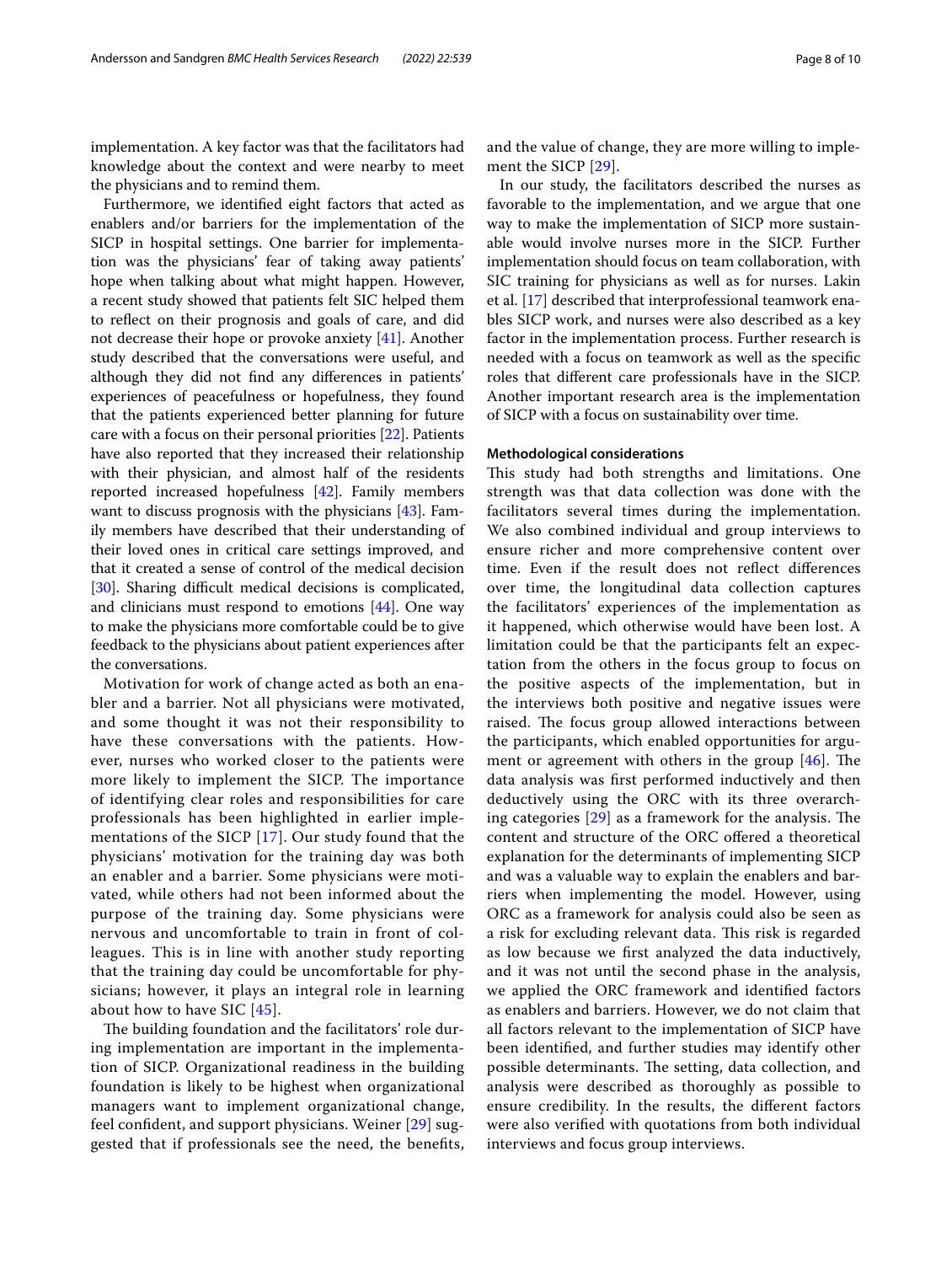## **Conclusion**

This study indicates a limited readiness to implement SICP in the hospital setting due to considerable variation in organizational contextual factors, change efficacy, and change commitment. Both enablers and barriers to implementing the SICP were identifed. When implementing the SICP in the future, the enablers and barriers identifed in this study need to be considered in order to reach a sustainable new way of working in an organization.

#### **Abbreviations**

SICP: Serious Illness Care Program; SIC: Serious Illness Conversation.

## **Supplementary Information**

The online version contains supplementary material available at [https://doi.](https://doi.org/10.1186/s12913-022-07923-5) [org/10.1186/s12913-022-07923-5](https://doi.org/10.1186/s12913-022-07923-5).

<span id="page-8-16"></span>**Additional fle 1.** The semi-structured interview guide.

#### **Acknowledgements**

The authors would like to thank all participants in the interviews. The authors also thank Emina Hadziabdic (EH) and Sofa Morberg Jämterud (SMJ) for conducting individual interviews.

#### **Authors' contributions**

AS was responsible for the study design. SA performed data collection. AS and SA planned and carried out the analysis and interpretation of the results, and drafted and revised the manuscript. The authors read and approved the fnal manuscript.

#### **Authors' information**

AS is a registered nurse, a researcher in palliative care, and the director of the Center for Collaborative Palliative Care at Linnaeus University, Sweden. SA is a district nurse and a researcher in palliative care at the Center for Collaborative Palliative Care at Linnaeus University, Sweden.

#### **Funding**

Open access funding provided by Linnaeus University. This work was supported by the Kamprad Family Foundation for Entrepreneurship, Research, and Charity (Grant number 20172002).

### **Availability of data and materials**

The datasets used and/or analyzed during the current study are available from the corresponding author upon reasonable request.

#### **Declarations**

## **Ethics approval and consent to participate**

Ethical approval was obtained from the Swedish Ethical Review Authority (reference number: 2018/540–31). The participants were verbally informed about the aim of the study and received well in advance both written and oral information about the voluntary and confdential nature of participation. Informed consent was obtained from all the study participants.

#### **Consent for publication**

Not applicable.

#### **Competing interests**

The authors declare that they have no competing interests.

Received: 16 November 2021 Accepted: 8 April 2022 Published online: 22 April 2022

#### **References**

- <span id="page-8-0"></span>1. Kaasa S, Loge JH, Aapro M, Albreht T, Anderson R, Bruera E, et al. Integration of oncology and palliative care: a lancet oncology commission. Lancet Oncol. 2018;19:e588–653.
- 2. NCP, National consensus project for quality palliative care. Clinical practice Guidelines for Quality of Care. 4th ed; 2017. [http://nchpc.](http://nchpc.conferencespot.org/) [conferencespot.org/.](http://nchpc.conferencespot.org/) Accessed 10 Oct 2020.
- <span id="page-8-1"></span>3. WHO. World Health Organization defnition palliative care. 2002. [https://www.publichealth.com.ng/who-defnition-of-palliative-care/](https://www.publichealth.com.ng/who-definition-of-palliative-care/). Accessed 11 June 2021.
- <span id="page-8-2"></span>4. Wenrich MD, Curtis JR, Ambrozy DA, Carline JD, Shannon SE, Ramsey PG. Dying patients' need for emotional support and personalized care from physicians: perspectives of patients with terminal illness, families, and health care providers. J Pain Symptom Manag. 2003;25:236–46.
- <span id="page-8-3"></span>5. Jones J, Nowels C, Kutner JS, Matlock DD. Shared decision making and the use of a patient decision aid in advanced serious illness: provider and patient perspectives. Health Expect. 2015;18:3236–47.
- <span id="page-8-4"></span>6. Klint Å, Bondesson E, Rasmussen BH, Fürst CJ, Schelin MEC. Dying with unrelieved pain-prescription of opioids is not enough. J Pain Symptom Manag. 2019;58:784–91.e1.
- <span id="page-8-5"></span>7. Andersson S, Årestedt K, Lindqvist O, Fürst CJ, Brännström M. Factors associated with symptom relief in end-of-life care in residential care homes: a national register-based study. J Pain Symptom Manag. 2018;55:1304–12.
- <span id="page-8-6"></span>8. Andersson S, Martinsson L, Fürst CJ, Brännström M. End-of-life discussions in residential care homes improves symptom control: a national register study. BMJ Support Palliat Care. 2021. [https://doi.org/10.1136/](https://doi.org/10.1136/bmjspcare-2021-002983) [bmjspcare-2021-002983](https://doi.org/10.1136/bmjspcare-2021-002983) Online ahead of print.
- <span id="page-8-7"></span>9. Curtis JR, Downey L, Back AL, Nielsen EL, Paul S, Lahdya AZ, et al. Efect of a patient and clinician communication-priming intervention on patient-reported goals-of-care discussions between patients with serious illness and clinicians: a randomized clinical trial. JAMA Intern Med. 2018;178:930–40.
- <span id="page-8-8"></span>10. De Vleminck A, Pardon K, Beernaert K, Deschepper R, Houttekier D, Van Audenhove C, et al. Barriers to advance care planning in cancer, heart failure and dementia patients: a focus group study on general practitioners' views and experiences. PLoS One. 2014;9:e84905.
- <span id="page-8-9"></span>11. Dunlay SM, Foxen JL, Cole T, Feely MA, Loth AR, Strand JJ, et al. A survey of clinician attitudes and self-reported practices regarding end-of-life care in heart failure. Palliat Med. 2015;29:260–7.
- <span id="page-8-10"></span>12. Hjelmfors L, Strömberg A, Friedrichsen M, Mårtensson J, Jaarsma T. Communicating prognosis and end-of-life care to heart failure patients: a survey of heart failure nurses' perspectives. Eur J Cardiovasc Nurs. 2014;13:152–61.
- <span id="page-8-11"></span>13. Lord L, Clark-Carter D, Grove A. The efectiveness of communicationskills training interventions in end-of-life noncancer care in acute hospital-based services: a systematic review. Palliat Support Care. 2016;14:433–44.
- <span id="page-8-12"></span>14. Bernacki RE, Block SD. American College of Physicians Hig Value Care Task Force. Communication about serious illness care goals: a review and synthesis of best practices*.* JAMA. Intern Med. 2014;174:1994–2003.
- <span id="page-8-13"></span>15. Bernacki R, Hutchings M, Vick J, Smith G, Paladino J, Lipsitz S, et al. Development of the serious illness care program: a randomised controlled trial of a palliative care communication intervention. BMJ Open. 2015;5:e009032.
- <span id="page-8-14"></span>16. Lakin JR, Koritsanszky LA, Cunningham R, Maloney FL, Neal BJ, Paladino J, et al. A systematic intervention to improve serious illness communication in primary care. Health Aff (Millwood). 2017;36:1258-64.
- <span id="page-8-17"></span>17. Lakin JR, Benotti E, Paladino J, Henrich N, Sanders J. Interprofessional work in serious illness communication in primary care: a qualitative study. J Palliat Med. 2019;22:751–63.
- <span id="page-8-15"></span>18. Geerse OP, Lamas DJ, Sanders JJ, Paladino J, Kavanagh J, Henrich NJ, et al. A qualitative study of serious illness conversations in patients with advanced cancer. J Palliat Med. 2019;22:773–81.
- 19. Sanders JJ, Paladino J, Reaves E, Luetke-Stahlman H, Anhang Price R, Lorenz K, et al. Quality measurement of serious illness communication: recommendations for health systems based on fndings from a symposium of national experts. J Palliat Med. 2020;23:13–21.